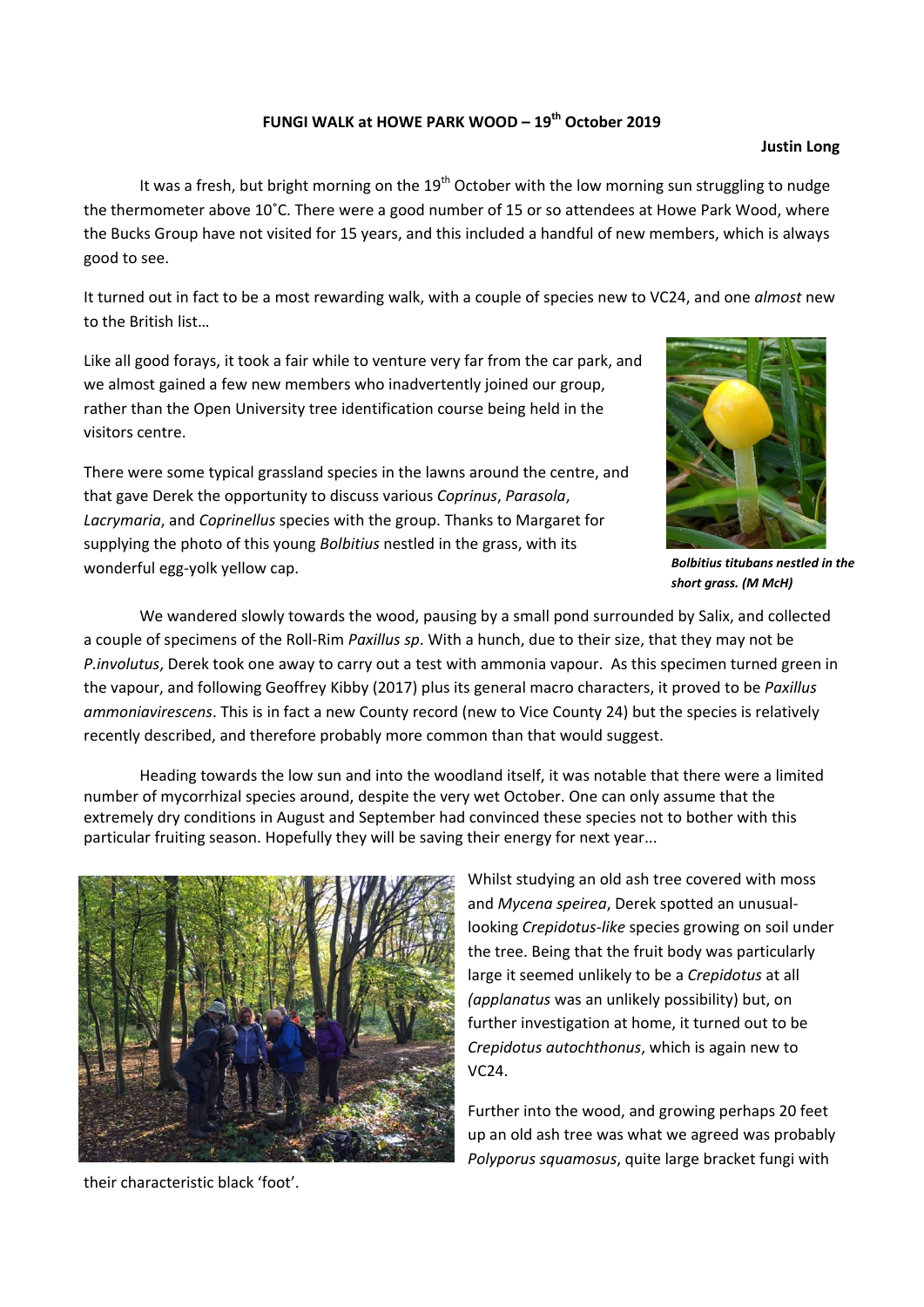A good rummage around in the undergrowth at the base of the tree revealed two or three very rotten specimens of the polypore which more or less confirmed the ID. What was interesting however was that these rotten fungi played host to a number of small white gilled fungi, identified as *Clitopilus hobsonii*.

Unfortunately, this meant that the soggy rotting lumps that the polypore had now become were passed, carefully, around those with a particular interest. One of the less glamorous moments of the morning's foray.

Interestingly, Martin Kincaid mentioned that this particular tree also hosts a colony of noctule bats. So despite being in the latter phase of its life, this demonstrates the importance of these older, moribund trees to the wider woodland ecosystem.

A steady stream of specimens was collected by the group and handed to Derek for identification. Of those



*Clitopilus hobsonii growing from the rotting remains of Polyporus squamosus.*

that couldn't reliably be identified in the field, Derek took these, along with a good number of other specimens away for further work to confirm the ID.



One that was easily identifiable was the wonderfully named Redhead Roundhead ‐ *Leratiomyces ceres –* an alien invader from Australia. Many thanks to Janet for spotting this one in the woodchip next to the path, and for letting us use her wheeled chair as a temporary stage for those wanting to take photos!



Among the *Mycena* species that were collected on the day, Derek spent time confirming things like *Mycena olida* with microscopy and reference to diagnostic keys. However, in doing so, and with one particular 'nitrous' smelling one, he uncovered an unexpected find. Nitrous smells are common in *Mycena* and there are several species (e.g. *M. leptocephala*) that would fit the general appearance of this one. Anyway, it turns out to have a distinctive set of characters, which makes it *Mycena scirpicola*.





**Photos of** *Mycena scirpicola* **taken later at home by Derek after he had identified it. Left is the underside of the cap, above is the stem surface magnified to show the fine hairs, left is the detail of one hair magnified x 1000.** 

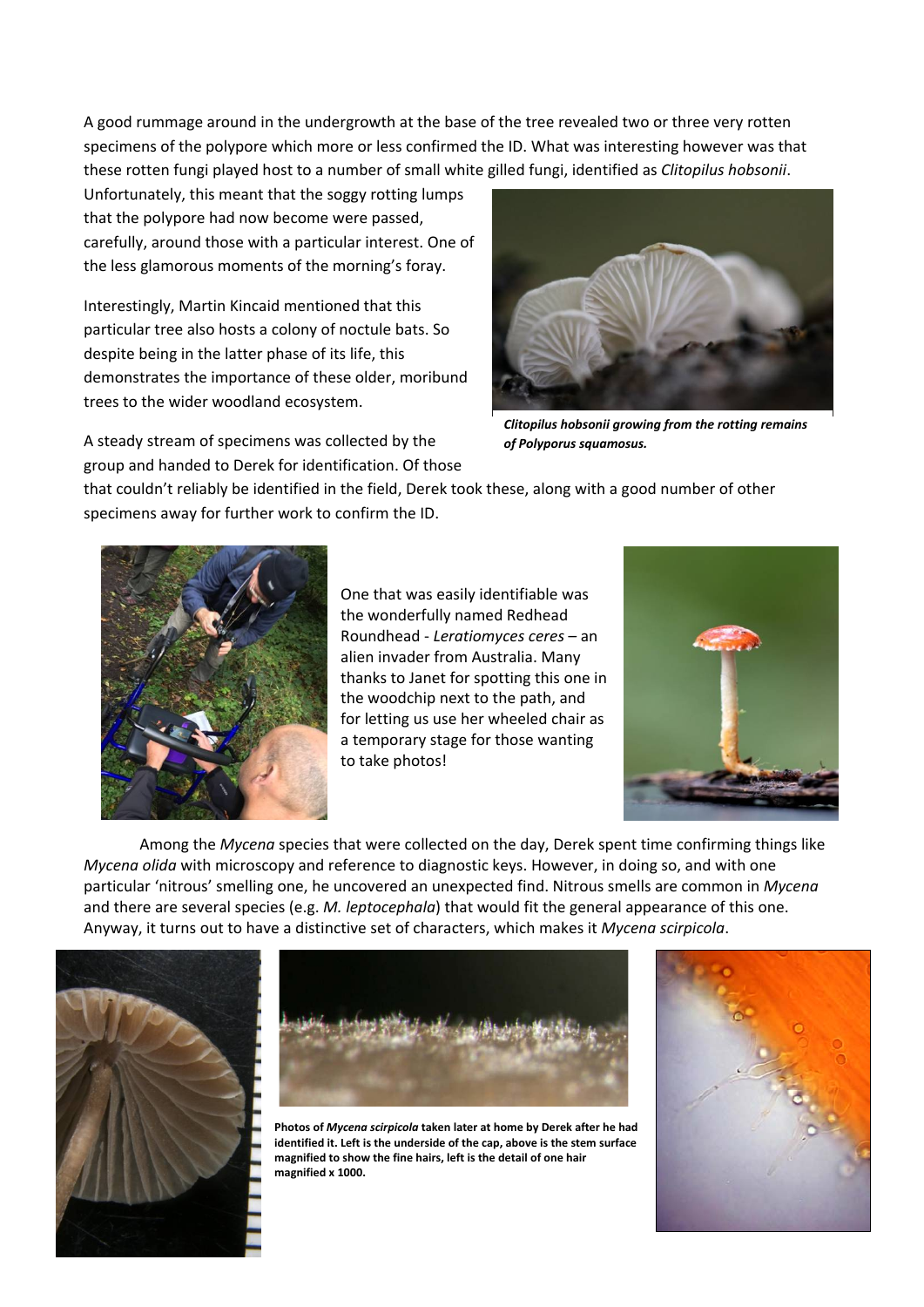There are no records of this species on the Fungal Records Database of Britain and Ireland (FRDBI), so on this basis, the species would appear to be new to Britain, and a rare find indeed! But… the name rang a bell and, following a hunch, Derek checked on information from a Workshop that Thomas Laessoe (author of the recent European monograph on Mycena) ran in the Forest of Dean in 2017. It turns out Thomas identified this at the workshop but that it had not been reported to Kew for it to be put on the British list. So the HPW find is in fact the second British record, but nevertheless, a significant find, and a great record to add to the species to be found in Howe Park Wood.

See the separate detailed list for more information on what we found.